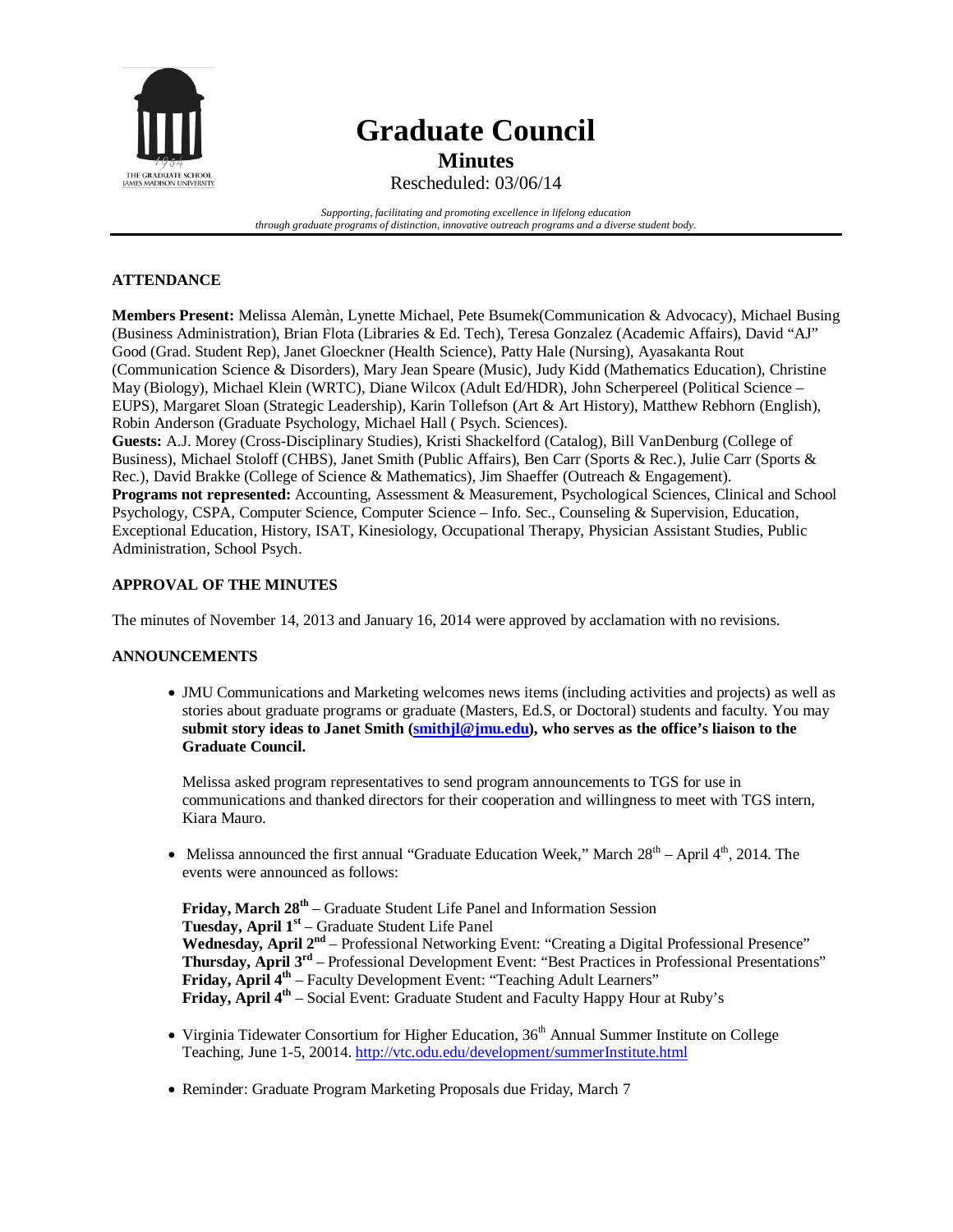### **4. Reports:**

## **CAP –** Mike Busing

• The CAP heard a presentation about the proposed Independent Scholars Major. After discussion, the Graduate Council concluded that students affiliated with the Independent Scholars Major would be excellent prospects for various graduate programs at JMU.

## **A-Team** – Melissa Aleman

• Informational item clarifying that university closures due to inclement weather include on-line courses. Please notify those within your respective programs tha[t JMU's inclement weather](http://www.jmu.edu/JMUpolicy/policies/1309.shtml)  [policy](http://www.jmu.edu/JMUpolicy/policies/1309.shtml) requires instructors to include a policy for closures, including online course syllabi. Instructors wishing to hold class virtually when the University is closed may do so, however this policy must be clearly stated in the syllabus at the beginning of each semester.

#### **C&I –** Melissa Aleman

• Update was provided on the Cross-College Curriculum Committee Process and its role in graduate program curriculum development. Melissa and A.J. Morey will be working together to support the review processes for graduate program proposals that cut across academic units/colleges.

#### **Honor Council –** Report provided by AJ Good

• The Honor Council is in the process of reforming procedures as it pertains to graduate student honor code violations and is seeking graduate students to serve on hearing panels. The Graduate Student Association has identified two students willing to serve for the upcoming year. Directors are encouraged to identify students in their program willing to serve in the future.

## **5. GSA Report –** AJ Good

AJ thanked all program directors and faculty that have forwarded prior GSA e-mails to their graduate students. The GSA has had numerous responses to the graduate life student survey and impact awards, in addition to having great attendance at the last GSA social event on February  $28<sup>th</sup>$ .

The GSA would appreciate the continued support of program directors in forwarding GSA information. Two to three future emails will be regarding applications for GSA executive council, involvement of graduate students in the Big Event, and the distribution of an e-flyer for an April GSA Social Event on April  $4<sup>th</sup>$  to wrap up "Graduate Education Week." AJ mentioned the fact that students enjoy faculty interaction at such events and encouraged all faculty members to join!

The Graduate Community Picnic date was announced and is scheduled for May  $1<sup>st</sup>$ , 4:30 – 6:30 at the Grace Street House Lawn. AJ stated the picnic will wrap up another year of graduate education at JMU, recognize Impact Award recipients, and recognize Reid Linn's retirement.

#### **6. Proposal of New Program: Master of Science, Sports and Recreation Leadership –** Ben Carr, Sports & Recreation Leadership

Ben Carr led a presentation for the program proposal for the M.S. in Sports & Recreation Leadership (SRL). The program was previously a concentration in the Kinesiology graduate program in the College of Health and Behavioral Studies and now seeks to be housed in the School of Hospitality and Sports Recreation Management (SHSRM) in the College of Business. The presentation highlighted the history of the program and housing the graduate program in SHSRM is important to the future of the program. The presentation highlighted the accomplishments and career paths of SRL, the updated program requirements, and the faculty teaching in the program and their institutional affiliation with SHSRM.

The program proposal was approved via e-vote.